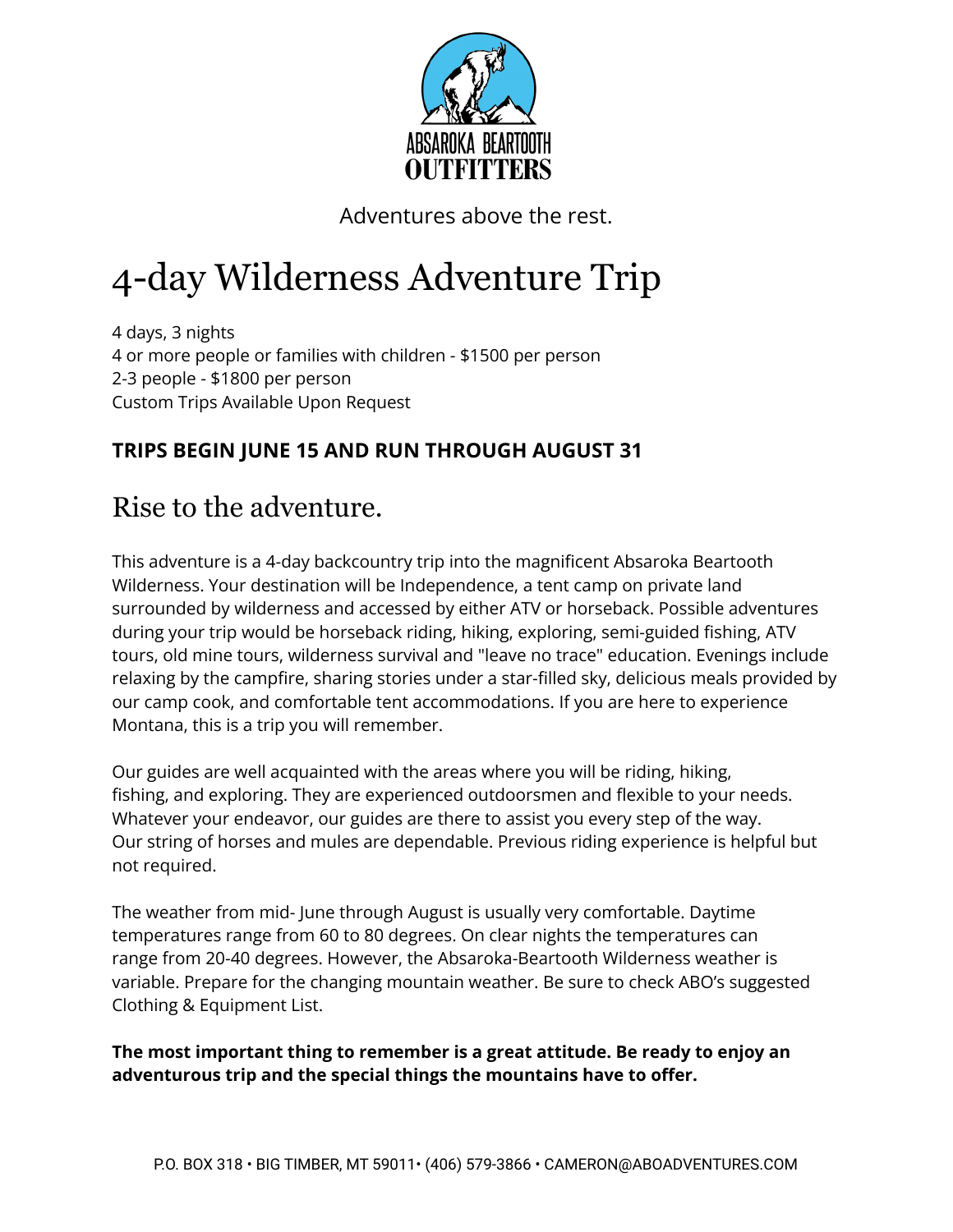

# Deposit, Payment and Refund Policy

A deposit of 50% of the trip is required to book your reservation.

This deposit is non-refundable.

The balance of the trip is due 30 days prior to the trip date and is nonrefundable.

Trips not fully paid by this date will be considered canceled.

We recommend Trip Cancellation Insurance. Montana Outfitters & Guides Association suggests Global Rescue travel insurance.

<http://www.montanaoutfitters.org/travelersinsurance/>

We accept Credit Cards (Visa/MasterCard only) and Checks

Make Checks Payable to: Absaroka Beartooth Outfitters, Inc.

## What's Included

#### **The rates for 4-day adventure trips include:**

- Caravanning to and from the trailhead (leaving from and returning to ABO Headquarters in Big Timber) You may be driving your vehicle to the trailhead.
- In the backcountry, use of horses, mules, tack, all camp accommodations
- All meals, and non-alcoholic beverages
- Experienced Guides

## What's Not Included

### **The rates for 4-day adventure trips do not include:**

- Accommodations and meals for incoming and outgoing nights prior to and after your trip.
- Transportation to Montana
- Montana fishing licenses
- Fishing equipment including rods and flies
- Sleeping bags
- Any additional transportation costs
- Gratuities for guides, cook and wrangler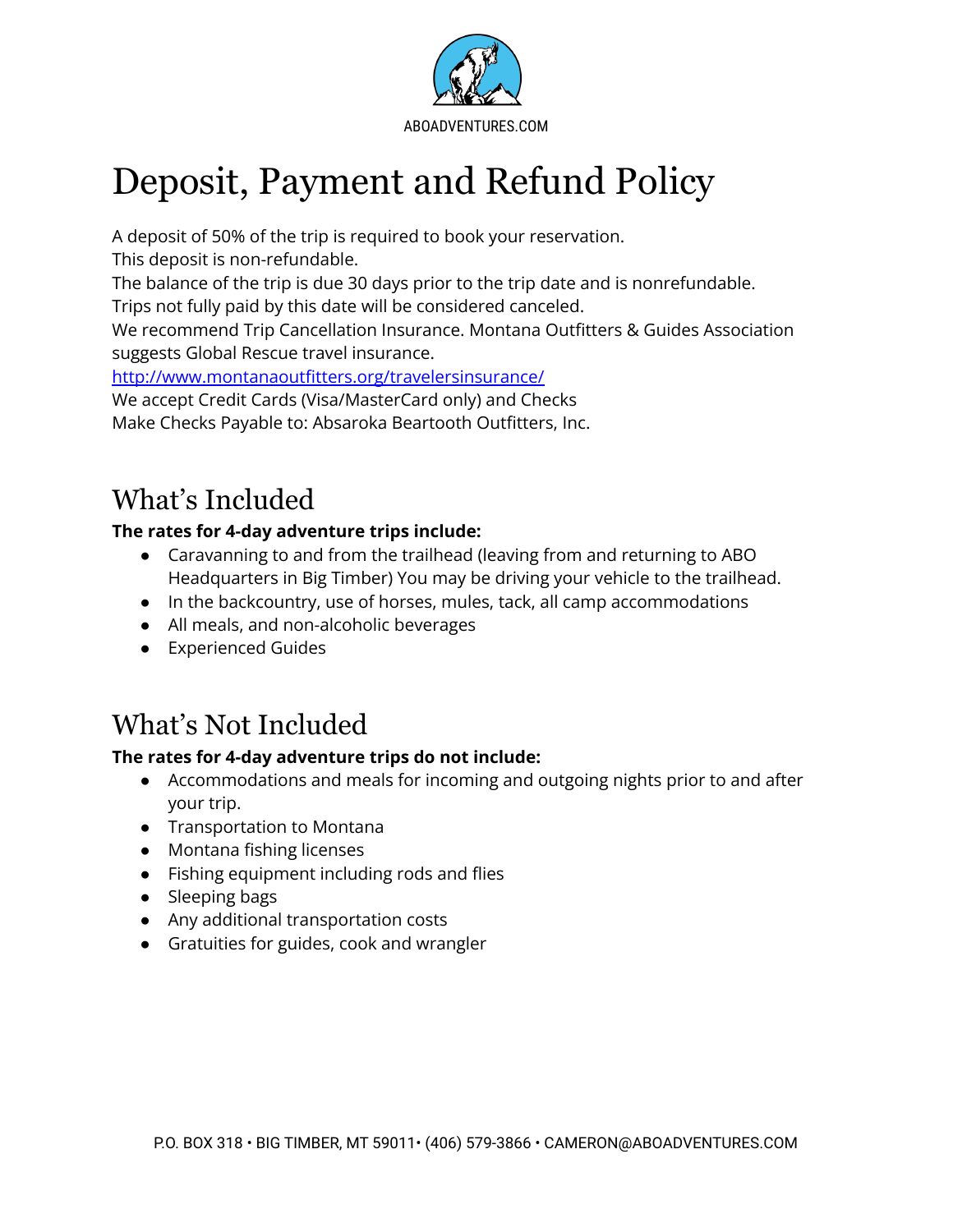

# Travel Arrangements

### Wilderness 4-Day Adventure Trip

Absaroka Beartooth Outfitters is headquartered in Timber, Montana. You will meet at ABO Headquarters to depart for the mountains.

### **DIRECTIONS TO ABO HEADQUARTERS AND LODGE**

**Address:** 1263 Hwy 10 [West](https://www.google.com/maps/place/1263+Hwy+10+W,+Big+Timber,+MT+59011/@45.823528,-109.9893487,17z/data=!3m1!4b1!4m5!3m4!1s0x5345f27bbc27b54f:0xe6d25d9c9907cae0!8m2!3d45.823528!4d-109.98716) Big [Timber,](https://www.google.com/maps/place/1263+Hwy+10+W,+Big+Timber,+MT+59011/@45.823528,-109.9893487,17z/data=!3m1!4b1!4m5!3m4!1s0x5345f27bbc27b54f:0xe6d25d9c9907cae0!8m2!3d45.823528!4d-109.98716) MT 59011

**From Bozeman** take Interstate 90 to Big Timber. Take the 1st Big Timber Exit and go left under I 90 to the light. \*

**From Billings** take I 90 to Big Timber. Take the 2nd Big Timber Exit and go right to the light. **\***

**\*At the light turn left on the frontage road.** You will be heading west. Go approximately one mile. Turn right at the first place you can cross the railroad tracks. Cross the railroad tracks and follow the ranch road to the brown barn.

**Guests Driving**: Big Timber is located off Interstate 90 between Bozeman and Billings. Bozeman to Big Timber is 60 miles, driving time 1 hour. Billings to Big Timber is 90 miles, driving time 1½ hours.

**Guests Flying**: Plan to fly into the **Bozeman Yellowstone International Airport** (BZN) the day before your trip begins. The following airlines service Bozeman:

| Delta 1-800-325-1999  | United 1-800-864-8331   | Southwest 1-800-435-9792 |
|-----------------------|-------------------------|--------------------------|
| Alaska 1-800-252-7522 | American 1-800-433-7300 |                          |

The service is usually very good into Bozeman. However, this is a college town, home to Montana State University, so make your reservations early. Keep in mind Bozeman is on Mountain Time.

**If you are flying** and staying in Big Timber the evening you return from the mountains, do not make your outbound flight **too early.** Remember, **you are an hour and 15 minutes from Big Timber to the Bozeman airport. Add 1 ½ to 2 hours for airport check-in and rental car return**. Plan on leaving Big Timber 3 hours before your flight time. If you need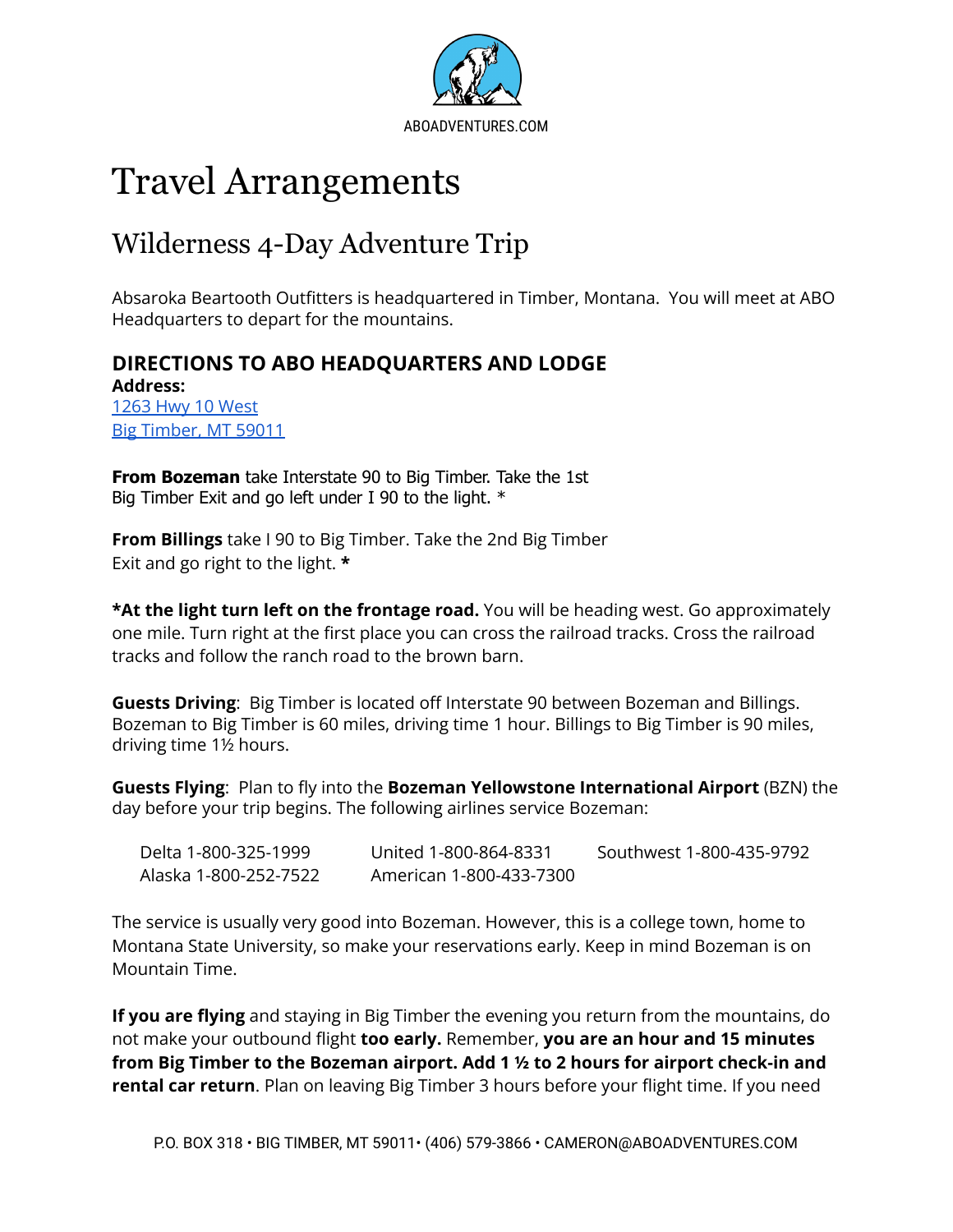

to leave early due to connecting flights we recommend you stay in Bozeman the evening you return from the mountains.

**We recommend you rent a car or use the limo service listed below.** Pick up and delivery to the airport is one service we cannot offer as all of our guides and staff are busy preparing a great adventure for you. **Most major rental car companies are available at the airport.** It is an easy drive from the Bozeman airport east on Interstate 90 to Big Timber. Make your rental car or limo reservations as soon as you have booked your flight to avoid car shortages. **Classic Limo** offers an excellent roundtrip service from Bozeman to Big Timber. Last year it was cheaper than renting a car. **Classic Limo - 406-585-5466**

## For your incoming and outgoing nights, we recommend the following accommodations, food and shops.

### **BIG TIMBER, MONTANA**

**The Grand Hotel** (www.thegrand-hotel.com) (406-932-4459).

**The Grand Hotel Bed and Breakfast** is a charming and beautifully renovated historical hotel in downtown Big Timber. It has recently been purchased and is undergoing another renovation but is still in operation. Each room is unique. A well-stocked vintage bar is popular with the locals and serves lunch and dinner.

**Note: Due to labor shortages, please check the hotels website for updates on hours and food service.**

#### **The Super 8 Motel** (www.super8.com) (406-932-8888).

**The Super 8 Motel** has comfortable rooms with small refrigerators and serves a light breakfast. For a heartier breakfast, the Bakery, located on McLeod Street in downtown Big Timber opens at 6:00 AM.

#### **BOZEMAN, MONTANA**

**The Holiday Inn Express Hotel & Suites Bozeman West** (www.holidayinnexpress.com) (406-582-4995).

The **Holiday Inn Express** is a small, friendly hotel conveniently located at 2305 Catron Street. The Inn has a breakfast bar that opens at 5:30 each morning, comfortable rooms, pool and exercise facility. They provide shuttle service to the airport. Make your reservations early. The summer is a busy time for tourists while the fall is filled with college related activities.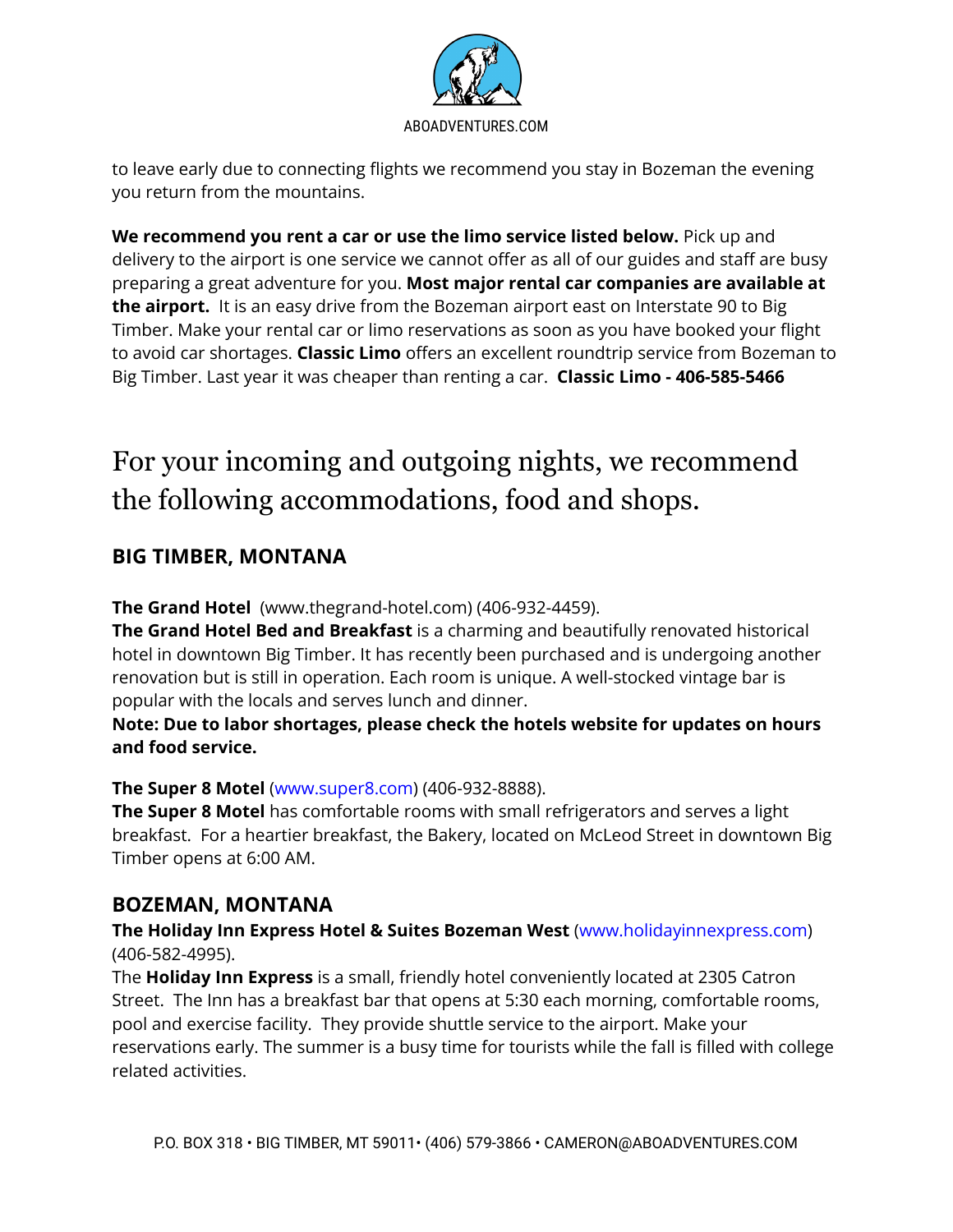

#### **The C'mon Inn** (www.cmoninn.com) (406-587-3555).

The **C'mon Inn's** heavy timbered look with Montana's big game animals perched on rocks and above waterfalls has the charm and feel of a mountain lodge. Comfortable rooms, an indoor pool, several hot tubs, a breakfast bar and shuttle service to the airport leave you wanting for little. The Outback Steakhouse is conveniently located next door. The C'mon Inn is located off Interstate 90 at Exit 305 on East Valley Center Road.

### **Big Timber and Bozeman are delightful old western towns.**

**Big Timber** - Check out McLeod Street for fun and unique shops with great prices. Don't miss **Gusts Department Store** (it will take you back in time), **Cinnabar Creek** for a great espresso and gifts, and **the Bakery** for breakfast, lunch and yummy treats. Stop for a delicious sandwich and cookie at **EarthWise General Store** and browse their unique health and Made in Montana products. **Sweet Cast Angler** is a good place to pick up any extra flies or fishing supplies. **The Fort** offers any last-minute needs from sleeping bags, hunting & fishing gear, gifts, food and "spirits'' to name a few. Take in the real flavor of Montana at **The Timber Ba**r with its delicious "made in house" food and top it all off with a broad assortment of both local and national refreshing craft beers. For pizza and salads, check out **Iron Star Pizza Co.** and don't miss Big Timber's own microbrewery, **Circle T Taproom.**

**Bozeman** has great restaurants, wonderful art galleries, the Museum of the Rockies, a fabulous shop on Main Street called **Head West** and many other fun places to shop and visit. If you need libations for your mountain trip, you will not want to miss a visit to **Single Barrel Liquor & Bar**. This unique boutique liquor store with an attached cozy cocktail bar offers a great assortment of "refreshments" as well as fun gift items. It is located on the West side of Bozeman and is a local favorite. **4535 Valley Commons Drive, Suite 101, Bozeman, MT 59718 singlebarrelbozeman.com 406-577-2163**

If you plan to extend your trip for a few days and would like to take time for a float trip on the Yellowstone River or an assortment of other activities offered by ABO in Big Timber, we recommend you check out our **Stay a While, Play a While Information Packet.**